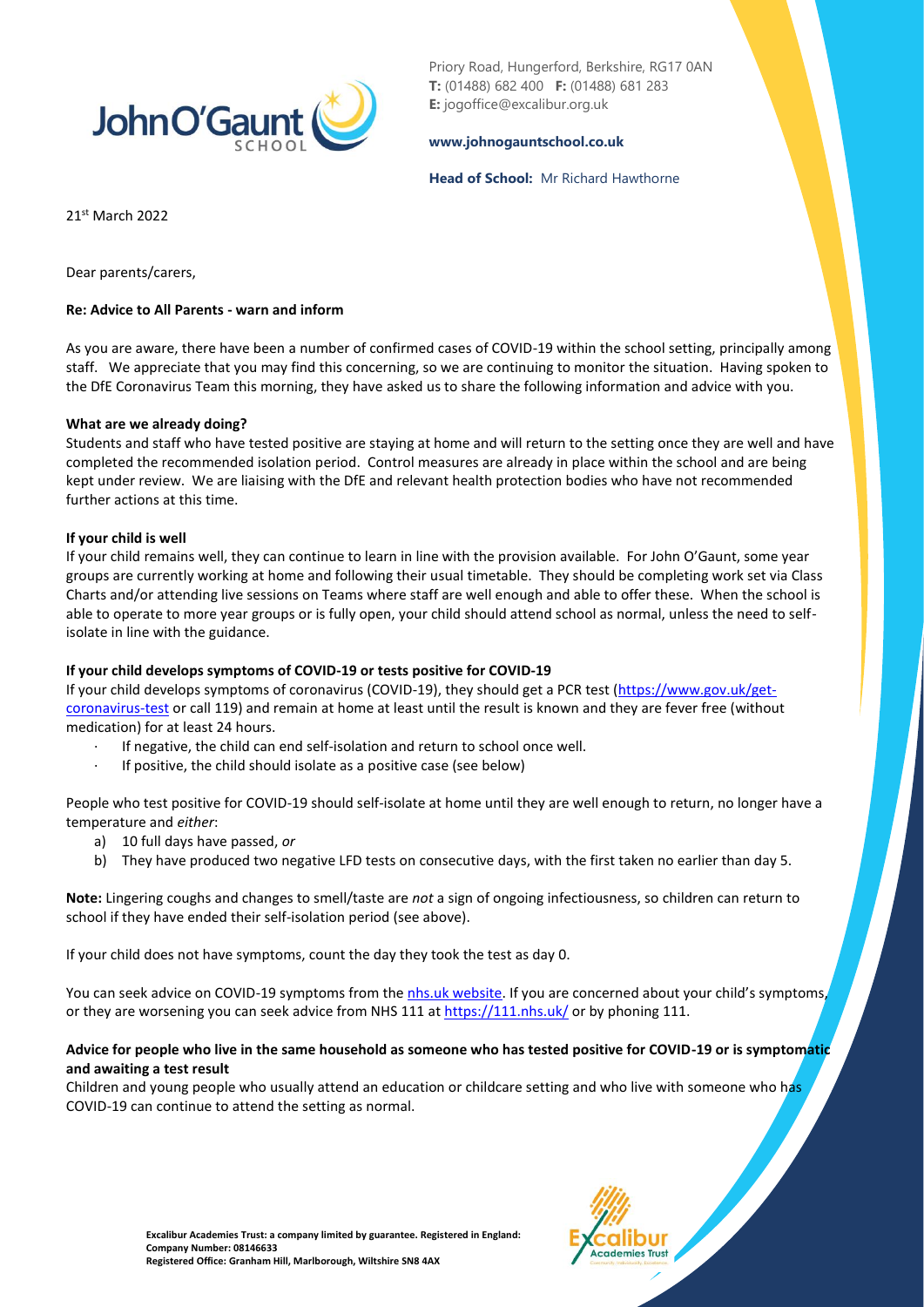Those who ar[e at higher risk of severe illness from COVID-19](https://www.gov.uk/government/publications/guidance-on-shielding-and-protecting-extremely-vulnerable-persons-from-covid-19/guidance-on-shielding-and-protecting-extremely-vulnerable-persons-from-covid-19) should be supported to minimise their contact with other people in the household during this period, regardless of whether others have symptoms or not. People at higher risk of becoming severely unwell if they are infected with COVID-19 include:

- Older people
- Those who are pregnant
- Those who are unvaccinated
- People of any age with [a severely weakened immune system](https://www.gov.uk/government/publications/covid-19-guidance-for-people-whose-immune-system-means-they-are-at-higher-risk)
- People of any age with [certain long-term conditions.](https://www.nhs.uk/conditions/coronavirus-covid-19/people-at-higher-risk/who-is-at-high-risk-from-coronavirus/)

# **How to reduce spread of COVID-19 if you live with someone who has COVID-19**

Even if you are vaccinated, you can still be infected with COVID-19 and pass it on to others. People who live in the same household or have had an overnight stay with someone with COVID-19 are at highest risk as they are more likely to have had prolonged contact. You can help protect others by following the guidance on how to stay safe and help [prevent the spread.](https://www.gov.uk/guidance/covid-19-coronavirus-restrictions-what-you-can-and-cannot-do#keeping-yourself-and-others-safe) 

To reduce the spread of COVID-19 in your community:

- Minimise your contact with the person who has COVID-19
- · Work from home if you are able to do so (children and young people who are close contacts should continue to attend childcare and education as normal)
- Avoid contact with anyone you know who is at [higher risk of becoming severely](https://www.gov.uk/government/publications/covid-19-people-with-covid-19-and-their-contacts/covid-19-people-with-covid-19-and-their-contacts#higherrisk) unwell if they are infected with COVID-19, especially those with a severely weakened immune system.
- · Limit close contact with other people outside your household, especially in enclosed spaces (when not in school)
- Wear a well-fitte[d face covering](https://www.gov.uk/government/publications/face-coverings-when-to-wear-one-and-how-to-make-your-own) with multiple layers or a surgical face mask for those aged 11 and over in crowded, enclosed or poorly ventilates spaces and when you are in close contact with other people (if recommended, advice about face coverings in school will be issued separately)
- · Pay close attention to the [main symptoms of COVID-19.](https://www.gov.uk/government/publications/covid-19-people-with-covid-19-and-their-contacts/covid-19-people-with-covid-19-and-their-contacts#symptoms) If you develop these symptoms [order a PCR test.](https://www.gov.uk/get-coronavirus-test) You are advised to stay at home and avoid contact with other people while you are waiting for your test result.
- Follow the guidance on [how to stay safe and help prevent the spread -](https://www.gov.uk/guidance/covid-19-coronavirus-restrictions-what-you-can-and-cannot-do#keeping-yourself-and-others-safe) GOV.UK (www.gov.uk)

# **You should follow this advice for 10 days after the person you live with or stayed with symptoms started (or the day their test was taken if they did not have symptoms).**

If you are a health or social care worker or student undertaking a work placement who has been identified as a household contact and are exempt from self-isolation, there is [additional guidance](https://www.gov.uk/government/publications/covid-19-management-of-exposed-healthcare-workers-and-patients-in-hospital-settings/covid-19-management-of-exposed-healthcare-workers-and-patients-in-hospital-settings) available that you should follow to reduce the risk of spread of COVID-19 in these settings.

If you develop symptoms at any time, even if these are mild, you are advised to stay at home and avoid contact with others[, arrange to have a COVID-19 PCR test,](https://www.gov.uk/get-coronavirus-test) and follow th[e guidance for people with COVID-19 symptoms.](https://www.gov.uk/government/publications/covid-19-people-with-covid-19-and-their-contacts/covid-19-people-with-covid-19-and-their-contacts)

# **For most people, coronavirus (COVID-19) will be a mild illness.**

### **How to stop coronavirus (COVID-19) spreading**

There are things you can do to help reduce the risk of you and anyone you live with getting ill with coronavirus (COVID-19):

- [Get vaccinated](https://www.nhs.uk/conditions/coronavirus-covid-19/coronavirus-vaccination/) everyone aged 12 and over can book COVID-19 vaccination appointments now and all adults have been offered at least 2 doses. Further advice about the recommended vaccination schedule and how to book a vaccine appointment is available [here.](https://www.nhs.uk/conditions/coronavirus-covid-19/coronavirus-vaccination/)
- Get tested and stay at home if you have the main symptoms of COVID-19.
- · Wash your hands with soap and water or use hand sanitiser regularly throughout the day
- Cover your mouth and nose with a tissue or your sleeve (not your hands) when you cough or sneeze
- · Put used tissues in the bin immediately and wash your hands afterwards
- Meet people outside and avoid crowded areas
- Open doors and windows to let in fresh air if meeting people inside
- Wear a face covering if aged 11 and over when it's hard to stay away from other people particularly indoors or in crowded places with people you do not usually meet

# **Further Information**

Further information is available at<https://www.nhs.uk/conditions/coronavirus-covid-19/>